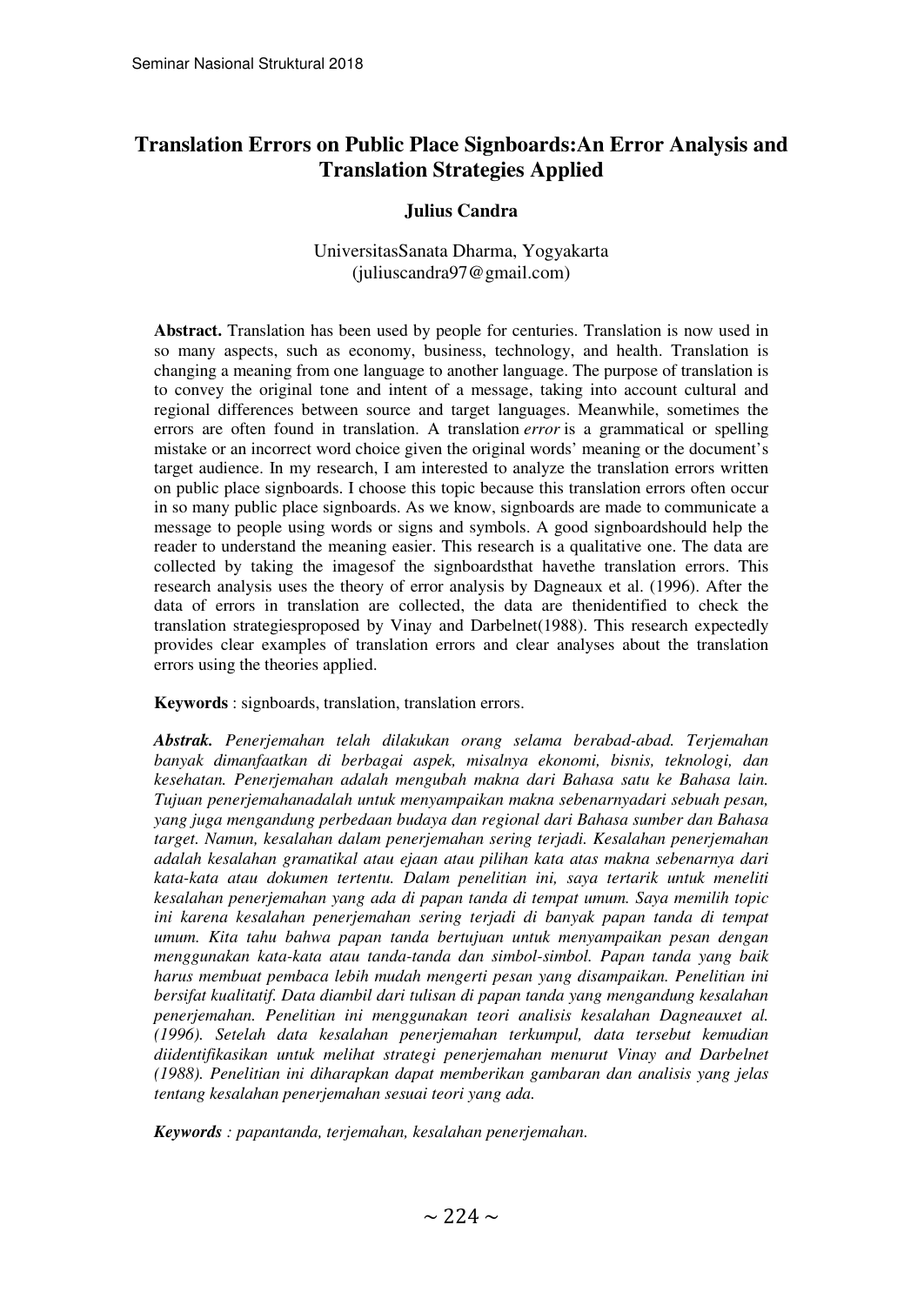### **INTRODUCTION**

The topic of this research is the translation error in public place signboards. Some public places provide signboardsto help people get the information easily. Some of the informationistranslated into English to help foreigners who do not understand Indonesian to get the point of the informationeasier.However, some information is translated incorrectly or known as translation error.

Translation transfers a meaning from one language to another language. According to Roman Jakobson (2004) translation is a process between two different written languages involving the translator's changing an original written text (the **source text** or **ST**) in the original verbal language (the **source language** or **SL**) into a written text (the **target text** or **TT**) in a different verbal language (the **target language** or **TL**). Meanwhile, sometimes the errors are often found in translation. The paper tried to analyze the translation errors written on public place signboards. The researcher chose this topic because this translation errors often occur in so many public place signboards.

The purpose of this research are to describe the translation errors occurring in the public signboards, which eventually is able to help foreigners get the information correctly. In addition, this paper also attempts to reduce the errors by providing alternative translations.

The researcher took this example in one of the public place which the information translated incorrectly. This research analysis uses the theory of error analysis by Dagneaux et al. (1996). After the data of errors in translation are collected, the data are then identified to check the strategies applied in the translation, as proposed by Vinay and Darbelnet (1988). Hopefully this research will give us clear example of translation errors and clear analysis about translation error using the theories applied in this research.

## **METHOD**

### **1. Object of the Data**

The main object of this study was words, phrases and sentences written on public signboards. Public places provide signboards to give information to the people. Some words on the signboards are translated especially for foreign people but, still, we often find the error on the translation itself that make no sense or hard to understand the meaning. Some questions are provide to guide this research:

### **2. Procedure**

There were two steps used in order to answer and analyze the problem formulations showed in the first chapter. Frist, to find out the error translation of words, phrases, or sentence in signboards on public places from source text into target text. And then the data were sorted and arranged in the table according to the error found in the signboards.The types of error which are identified and also the codes, are indicated in the table below: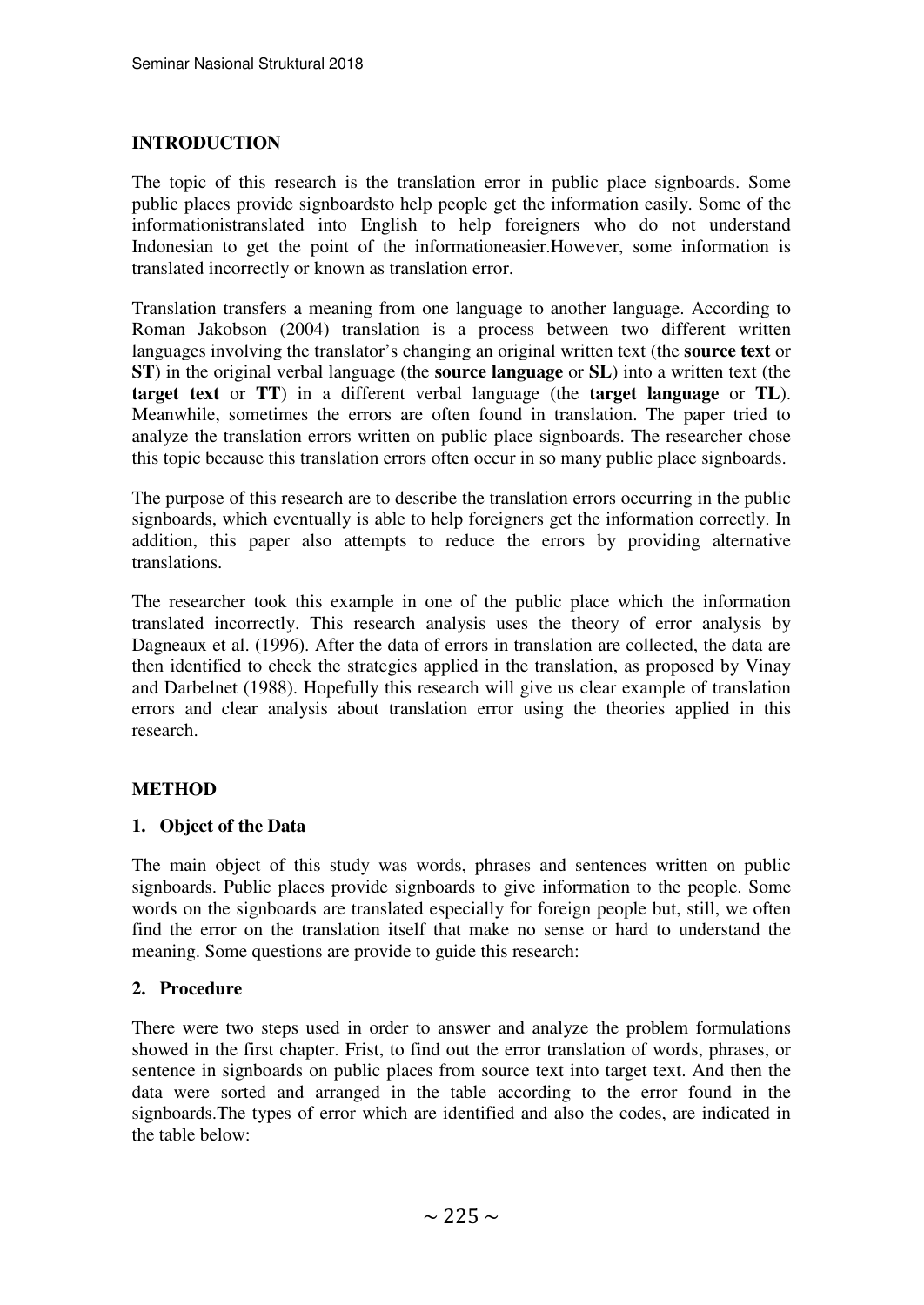| Error code  | Type of error                  |
|-------------|--------------------------------|
| <b>GSO</b>  | Grammar-subject omission       |
| <b>GCA</b>  | Grammar – continuous aspect    |
| <b>GVT</b>  | Grammar – verb tense           |
| <b>GST</b>  | Grammar – sequence of tense    |
| <b>GIF</b>  | Grammar – conditional clauses  |
| <b>WO</b>   | Word order                     |
| <b>GUN</b>  | Grammar – uncountable nouns    |
| <b>GP</b>   | Grammar – propositions         |
| <b>GNEG</b> | Grammar – double negation      |
| <b>GIA</b>  | Grammar – indefinite articles  |
| <b>GDA</b>  | Grammar – definite articles    |
| <b>WOM</b>  | Word omissions                 |
| VLC         | Vocabulary – lexical confusion |

**Table 1.** Error codes (adapted from Dagneaux et al., 1996)

Second, to find out the strategies applied in the translating process, the translation strategies proposed by Vinay and Darbelnet(1988) in this study.

# **RESULT AND DISCUSSION**

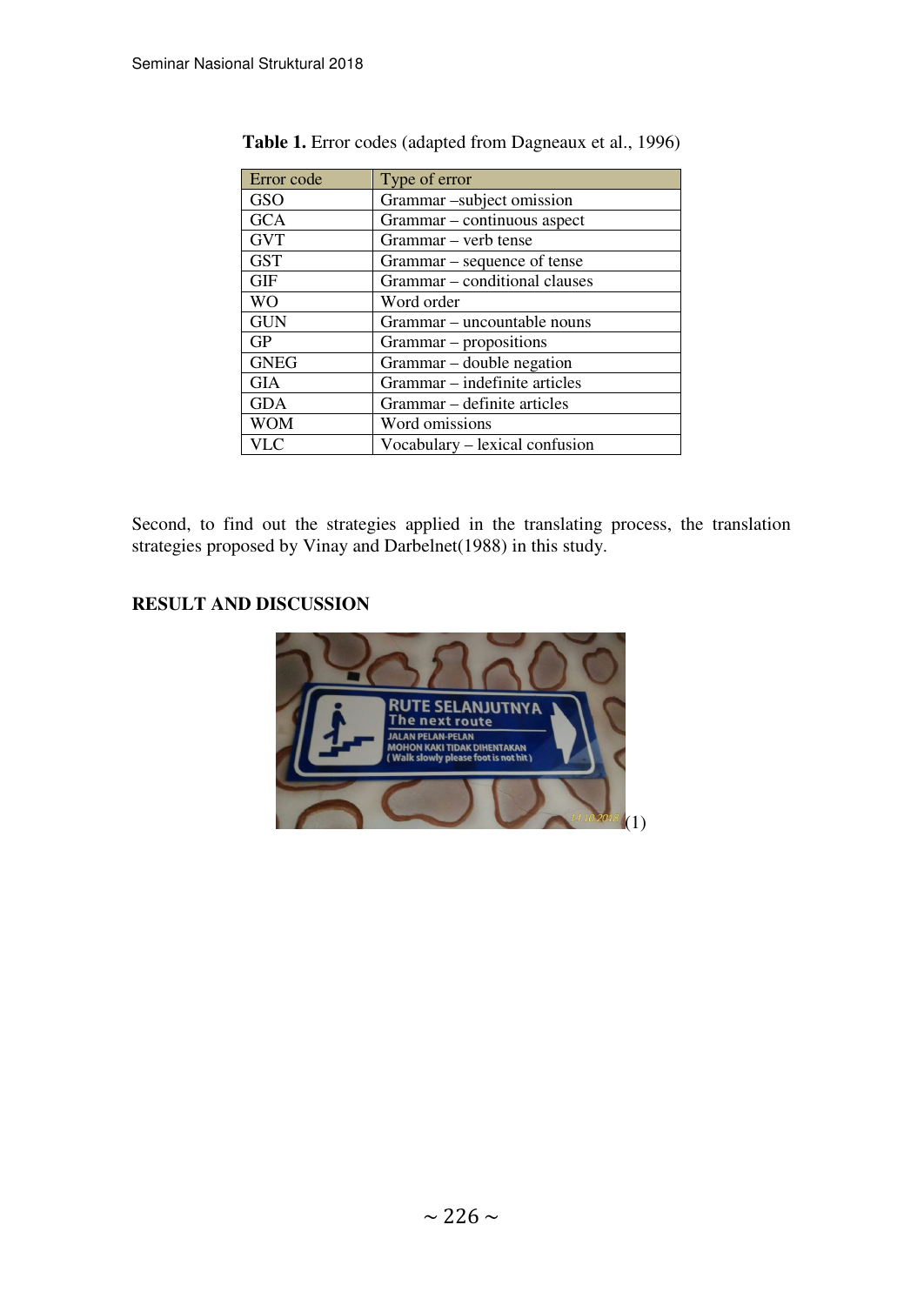

The first type of data is categorized as *GWO : Grammatical Word Order* 

*Source Text: Jalanpelan-pelan. Mohon kaki tidakdihentakkan.* 

*Target Text: Walk slowly please foot is not hit.* 

The word *please* should be in front of the sentence as a permission and the target text is wrong in order or placing the word. The data was translated word-by-word that makes the sentences follow the source text. It makes the result of the translation look like translated word-by-word without payingattention to the meaning or pragmatically.

The second type of data is categorized as*VLC : Vocabulary Lexical Confusion* 

*Source Text :Hati-HatiKepala* 

*Target Text : Becareful your head* 

The word *be careful*is not suitable with the lexical meaning of the sentence. *Be careful*is more to warn people to do something carefully, i.e. to focus on. The words should be